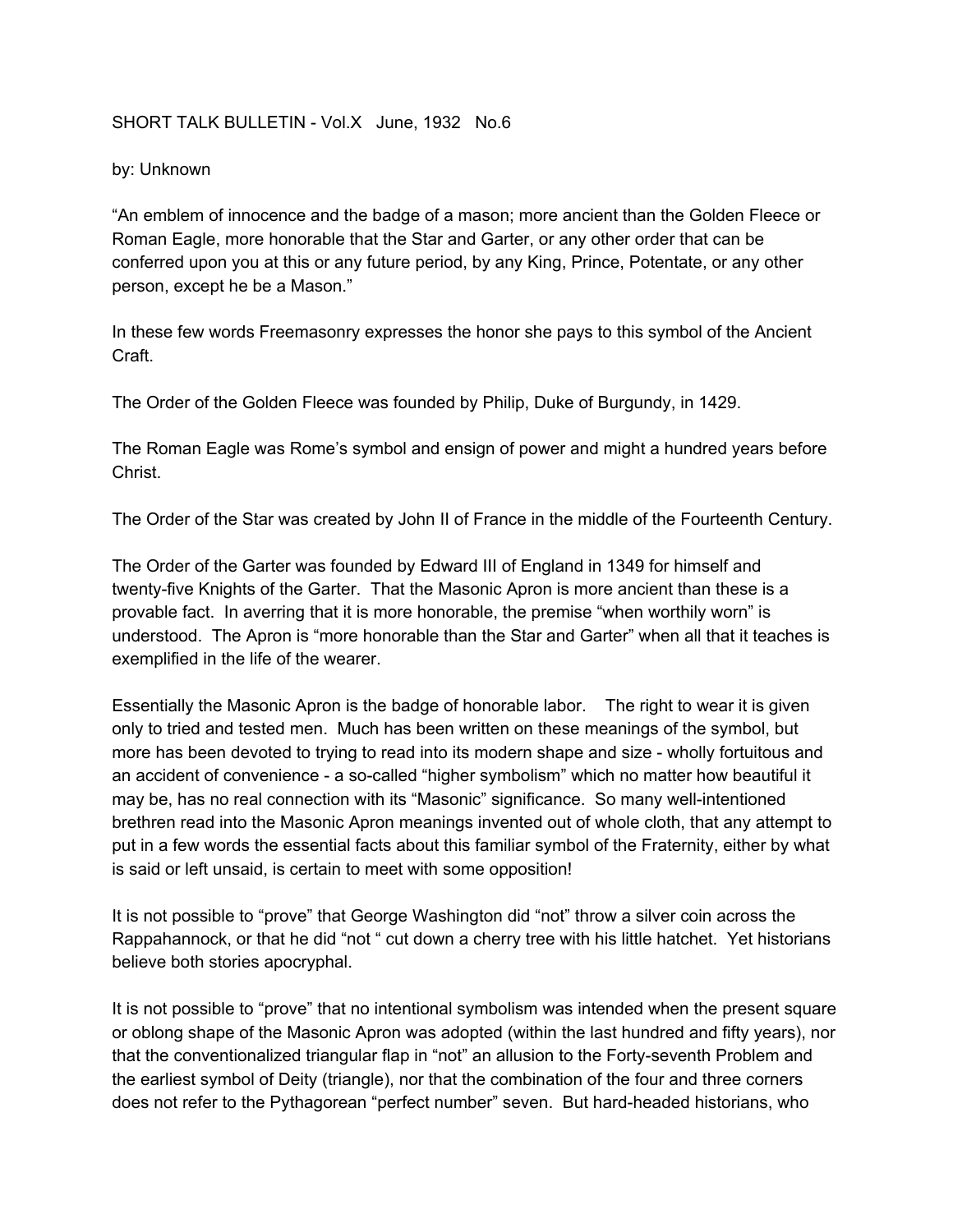accept nothing without evidence and think more of evidence than of inspirational discourses, do not believe our ancient brethren had in mind any such symbolism as many scientific writers have stated. The view-point of the Masonic student is that enough real and ancient symbolism is in the apron, enough sanctity in its age, enough mystery in its descent, to make unnecessary any recourse to geometrical astronomical, astrological or other explanations for shape and angles which old gravings and documents plainly show to be a wholly modern conventionalizing of what in the builder's art was a wholly utilitarian garget.

As Freemasons use it the apron is more than a mere descendant of a protecting garment of other clothing, just as Freemasons are more than descendants of the builders of the late Middle Ages. If we accept the Comancine theory (and no one has disproved it) we have a right to consider ourselves at least collaterally descended from the "Collegia" of ancient Rome. If we accept the evidence of sign and symbol, truth and doctrine, arcane and hidden mystery; Freemasonry is the modern repository of a hundred remains of as many ancient mysteries, religions and philosophies.

As the apron of all sorts, sizes and colors was an article of sacred investure in many of these, so is it in ours. What is truly important is the apron itself; what is less important is its size and shape, its method of wearing. Material and color are symbolic, but a Freemasons may be - and has been many - "properly clothed" with a handkerchief tucked about his middle, and it is common practice to make presentation aprons, most elaborately designed and embellished, without using leather at all, let alone lambskin. Mackey believed color and material to be of paramount importance, and inveighed as vigorously as his gentle spirit would permit against decorations, tassels, paintings, embroideries, etc. Most Grand Lodges follow the great authority as far as the Craft is concerned, but relax strict requirements as to size, shape, color and material for lodge officers and Grand Lodge officers. Even so meticulous a Grand Lodge as New Jersey, for instance, which prescribe size and shape and absence of decoration, does admit the deep purple edge for Grand Lodge officers.

It is a far cry from the "lambskin or white leather apron" of the Entered Apprentice, to such an eye-filling garget as is worn by the grand Master of Masons in Massachusetts - an apron so heavily encrusted with gold leaf, gold lace, gold thread, etc., that the garment must be worn on a belt, carried flat in a case, weighs about ten pounds, and can be made successfully only by one firm and that abroad!

At least as many particular lodges cloth their officers in embroidered and decorated aprons, as those which do not. The Past Master's apron bearing a pair of compasses on the arc of a quadrant, may be found at all prices in any Masonic regalia catalogue. So if, as Mackey contended, only the plain white leather apron is truly correct, those who go contrary to his dictum have at least the respectability of numbers and long custom. Universal Masonic experience proves the apron to be among the most important of those symbols which teach the Masonic doctrine. The Apprentice receives it through the Rite of Investure during his first degree, when he is taught to wear it in a special manner. The brother appearing for his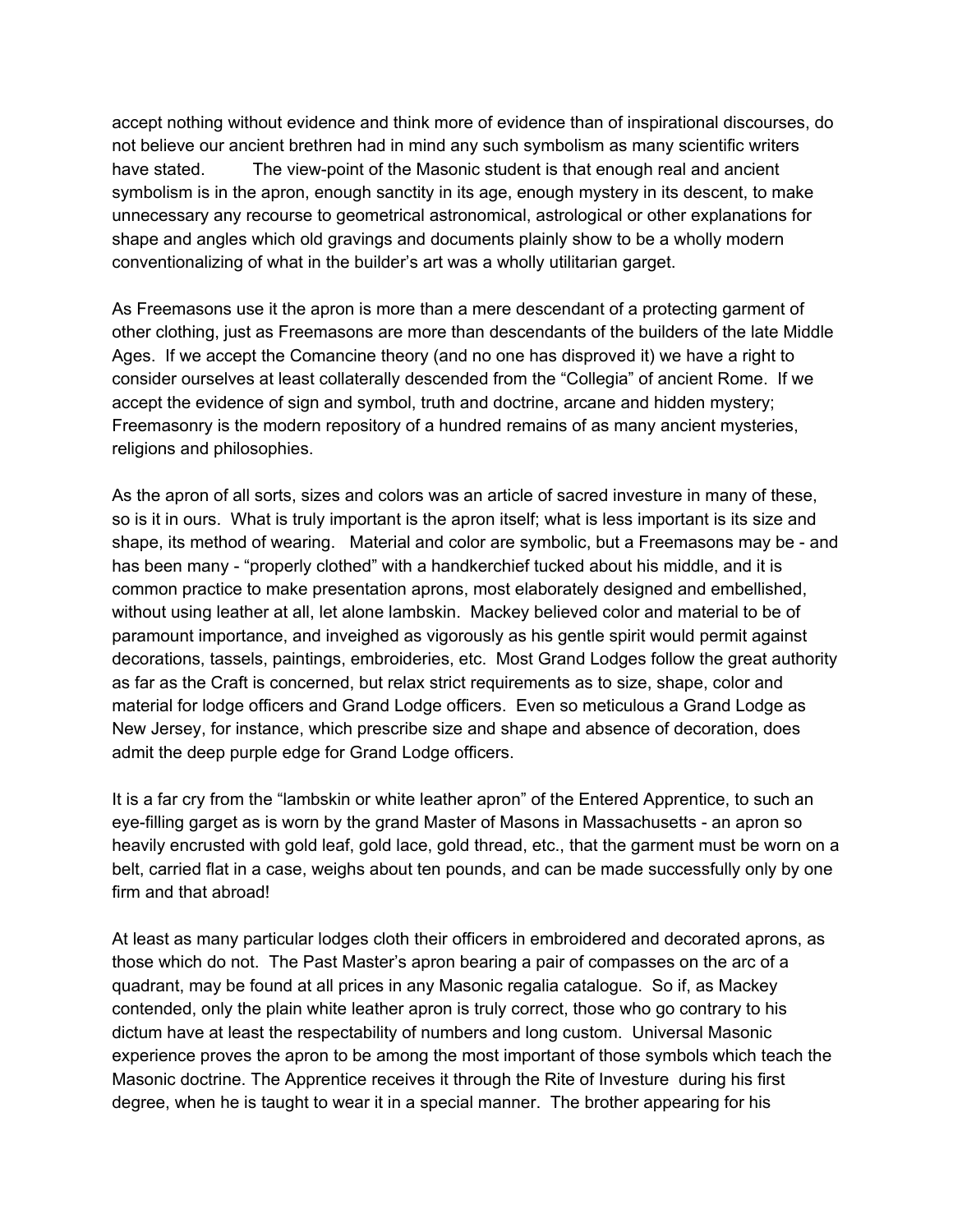Fellowcraft Degree is clothed with it worn as an Apprentice; later he learns a new way to wear it. Finally, as a Master Mason, he learns how such Craftsmen should wear the "badge of a Mason."

That various Jurisdictions are at odds on what is here correct is less important than it seems. Many teach that the Master Mason should wear his apron with corner tucked up, as a symbol that he is the "Master," and does not need to use the tools of a Fellowcraft, but instead, directs the work. As many more teach that the Fellowcraft wears his apron with corner up, as a symbol that he is not yet a "Master," and therefore does not have a right to wear the apron full spread, as a Master Mason should! Into what is "really" correct this paper cannot go; Jeremy Cross, in earlier editions of his "True Masonic Chart" shows a picture of a Master Mason wearing his apron with the corner tucked up.

What is universal, and important, is that all three - Entered Apprentice, Fellowcraft and Master Mason - do wear their aprons in different ways. All are Masons, hence wear the badge of a Mason; one has progressed further than another, and therefore wears his apron differently as a sign that he has learned more. Incidentally, it may be noted that aprons seldom are, but always should be, worn on the outside of the coat, not hidden beneath it. Alas, comfort and convenience - and, in urban lodges, the evening dress of officers and some members - have led to the careless habit of wearing the apron not in full view, as a badge of honor and of service, but concealed, as if it were a matter of small moment. The use of the apron is very old - far older than as a garment to protect the clothing of the operative craftsmen, or to provide him with a convenient receptacle in which to keep his tools. Girdles. or aprons, were part of the clothing of the Priests of Israel. Candidates for the mysteries of Mithras in Persia were invested with aprons. The ancient Japanese used aprons in religious worship. Oliver, noted Masonic scholar of the last century, no longer followed as a historian but venerated for his research and his Masonic industry, says of the apron:

"The apron appears to have been, in ancient times, an honorary badge of distinction. In the Jewish economy, none but the superior orders of the priesthood were permitted to adorn themselves with ornamented girdles, which were made of blue, purple and crimson; decorated with gold upon a ground of fine white linen; while the inferior priests wore only white. The Indian, the Persian, the Jewish, the Ethiopian and the Egyptian aprons, though equally superb, all bore a character distinct from each other. Some were plain white, others striped with blue, purple and crimson; some were of wrought gold, others adorned and decorated with superb tassels and fringes. "In a word, though the "principal honor" of the apron may consist in its reference to innocence of conduct and purity of heart, yet it certainly appears through all ages to have been a most exalted badge of distinction. In primitive times it was rather an ecclesiastical than a civil decoration, although in some cases the pron was elevated to great superiority as a national trophy. The Royal Standard of Persia was originally "an apron" in form and dimensions. At this day, it is connected with ecclesiastical honors; for the chief dignitaries of the Christian church, wherever a legitimate establishment, with the necessary degrees of rank and subordination, is formed, are invested with aprons as a peculiar badge of distinction; which is a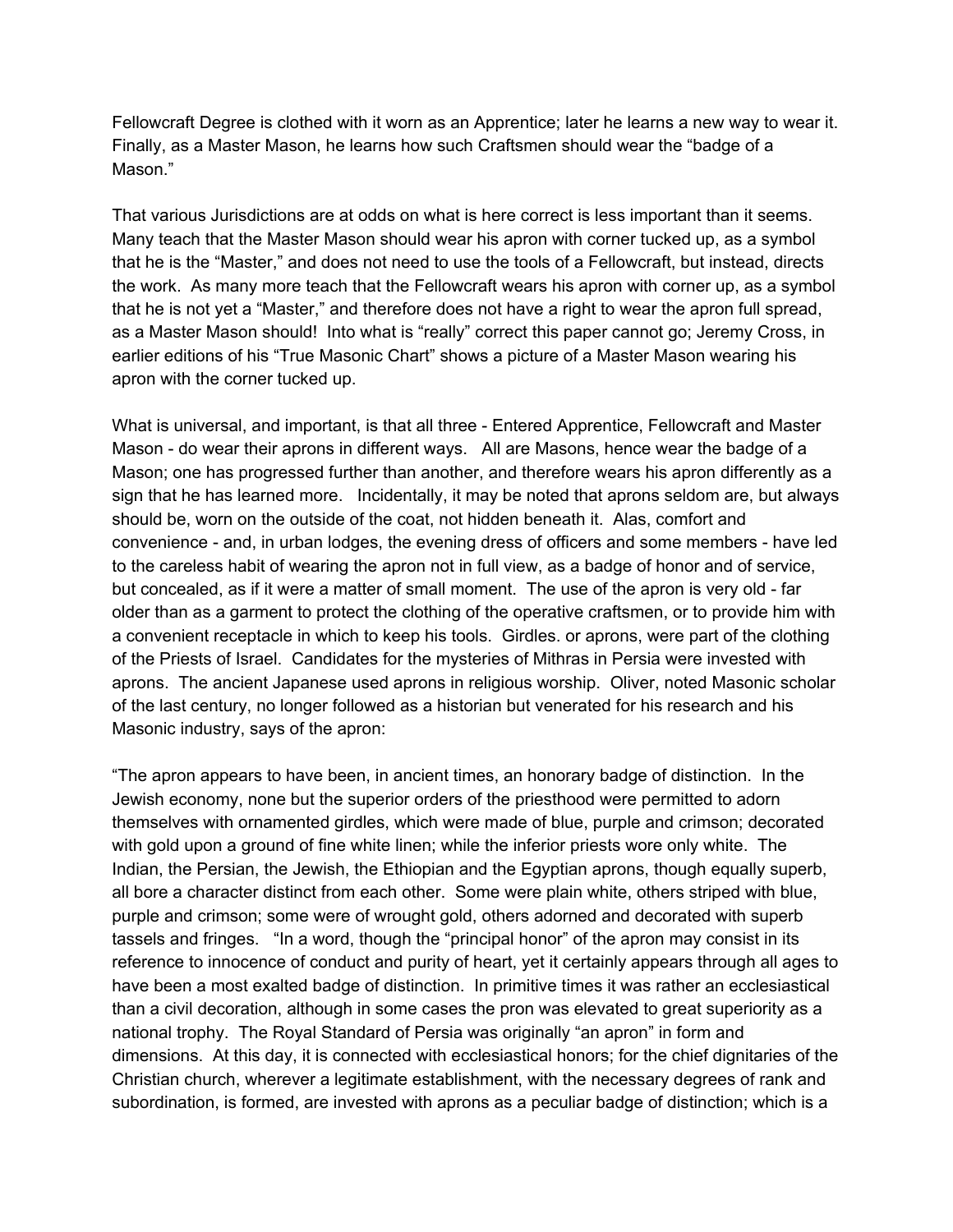collateral proof of the fact that Freemasonry was originally incorporated with the various systems of Divine Worship used by every people in the ancient world. Freemasonry retains the symbol or shadow; it cannot have renounced the reality or substance."

Mackey's dictum about the color and the material of the Masonic apron, if as often honored in the breach as in the observance, bears rereading. The great Masonic scholar said:

The color of a Freemason's apron should be pure unspotted white. This color has, in all ages and countries, been esteemed an emblem of innocence and purity. It was with this reference that a portion of the vestments of the Jewish priesthood was directed to be white. In the Ancient Mysteries the candidate was always clothed in white. "The priests of the Romans," says Festus, "were accustomed to wear white garments when they sacrificed." In the Scandinavian Rites it has been seen that the shield presented to the candidate was white. The Druids changed the color of the garment presented to their initiates with each degree; white, however, was the color appropriate to the last, or degree of perfection. And it was, according to their ritual, intended to teach the aspirant that none were admitted to the honor but such as were cleansed from all impurities both of body and mind.

"In the early ages of the Christian church a white garment was always placed upon the catechumen who had been newly baptized, to denote that he had been cleansed from his former sins, and was henceforth to lead a life of purity. Hence, it was presented to him with this solemn charge:

"Receive the white and undefiled garment, and produce it unspotted before the tribunal of our Lord, Jesus Christ, that you may obtain eternal life."

"From these instances we learn that white apparel was anciently used as an emblem of purity, and for this reason the color has been preserved in the apron of the Freemason.

"A Freemason's apron must be made of Lambskin. No other substance, such as linen, silk or satin could be substituted without entirely destroying the emblematical character of the apron, for the material of the Freemason's apron constitutes one of the most important symbols of his profession. The lamb has always been considered as an appropriate emblem of innocence. Hence, we are taught, in the ritual of the First Degree, that "by the lambskin, the Mason is reminded of the purity of life and rectitude of conduct which is so essentially necessary to his gaining admission into the Celestial Lodge above, where the Supreme Architect of the Universe forever presides." Words grow and change in meaning with the years; a familiar example is the word "profane" which Masons use in its ancient sense, meaning "one not initiated" or "one outside the Temple." In common usage, profane means blasphemous. So has the word "innocence" changed in meaning. Originally it connoted "to do no hurt." Now it means lack of knowledge of evil - as an innocent child; the presence of virginity - as an innocent girl; also, the state of being free from guilt of any act contrary to law, human or Divine. "An Emblem of Innocence" is not, Masonically, "an emblem of ignorance." Rather do we use the original